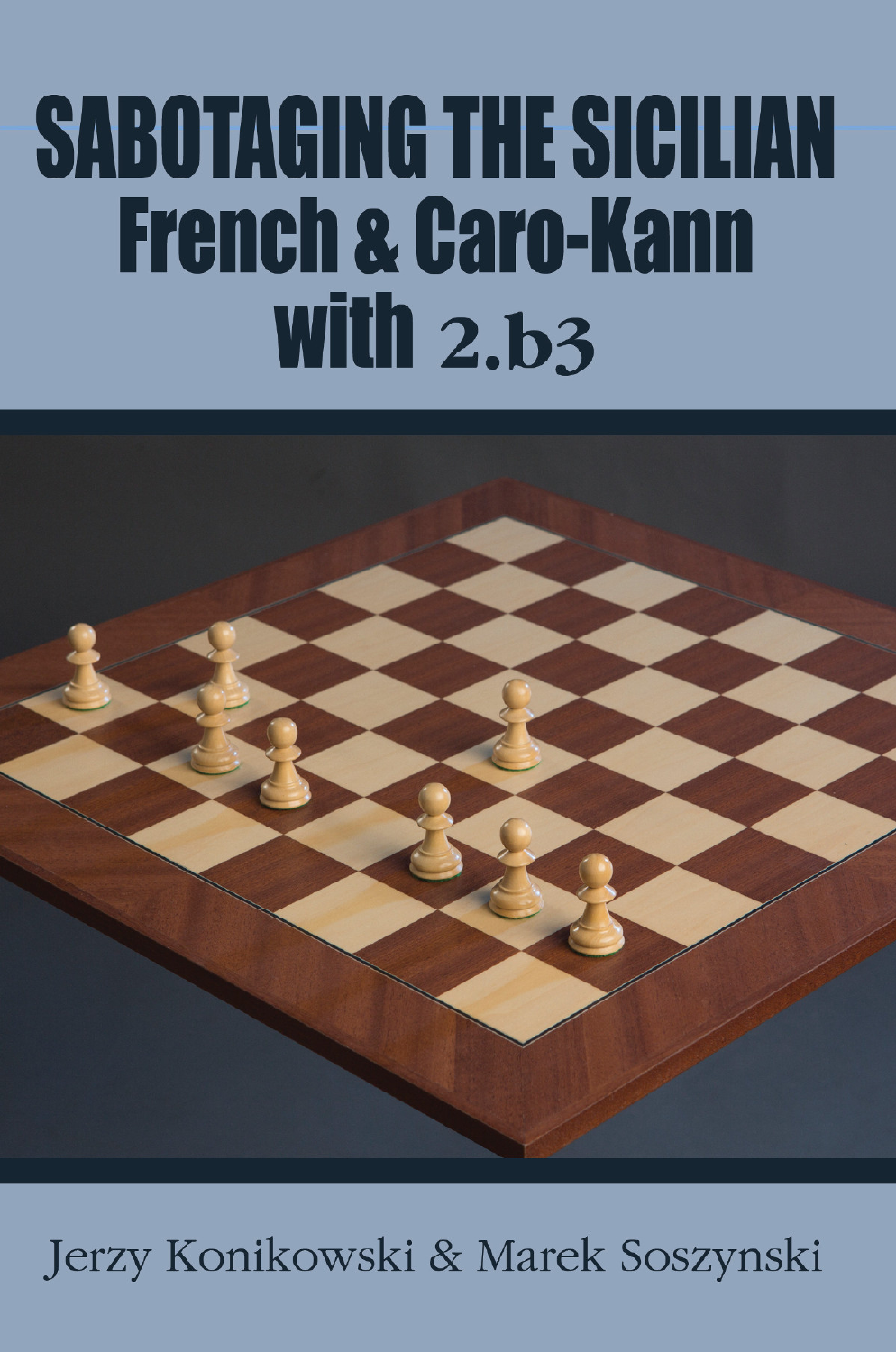# **Sabotaging the Sicilian, French & Caro-Kann with 2.b3**

## **Jerzy Konikowski & Marek Soszynski**



**2018 Russell Enterprises, Inc. Milford, CT USA**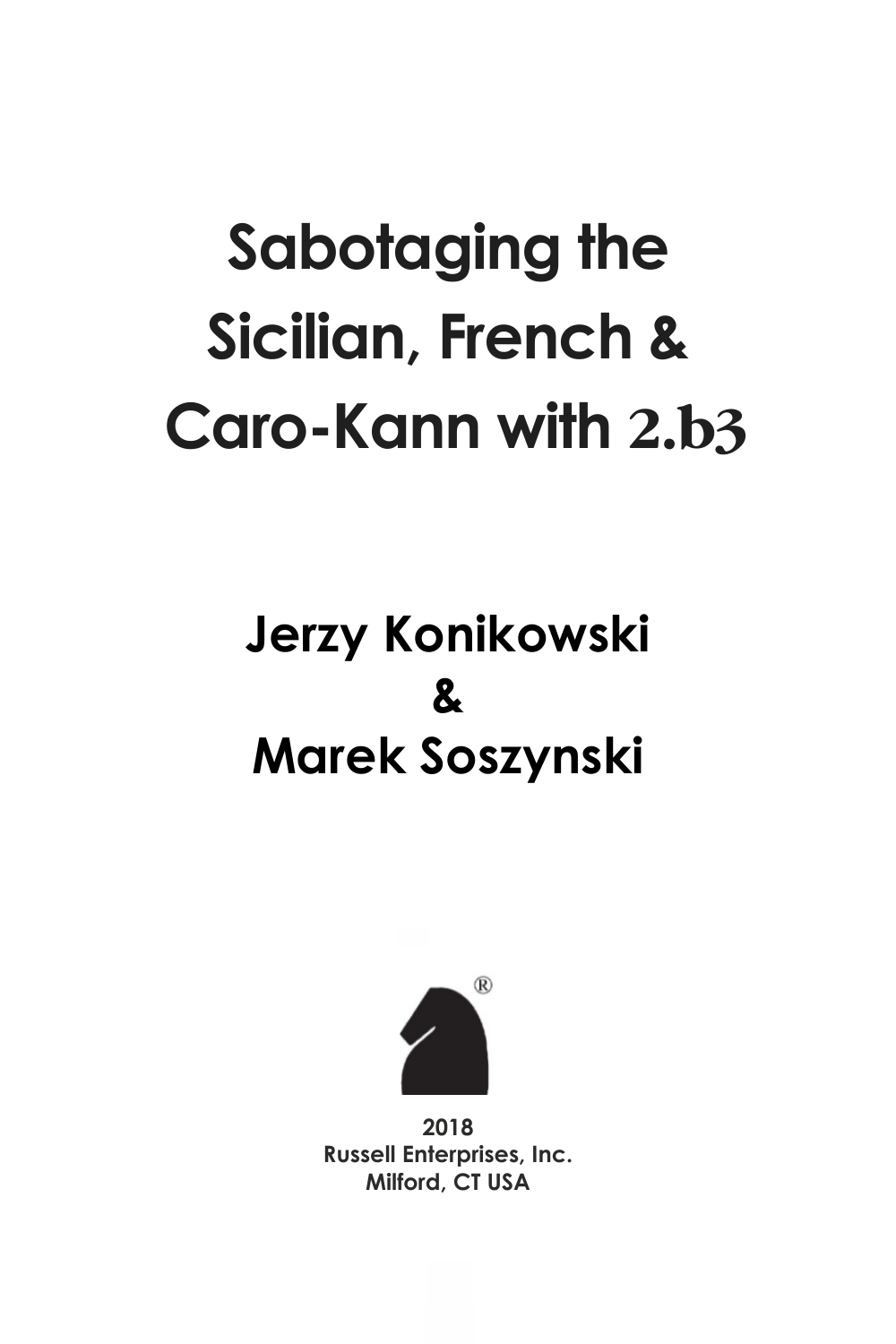Sabotaging the Sicilian, French and Caro-Kann with 2.b3 by Jerzy Konikowski & Marek Soszynski

> ISBN: 978-1-941270-83-7 (print) ISBN: 978-1-941270-84-4 (eBook)

© Copyright 2018 Jerzy Konikowski & Marek Soszynski All Rights Reserved

No part of this book may be used, reproduced, stored in a retrieval system or transmitted in any manner or form whatsoever or by any means, electronic, electrostatic, magnetic tape, photocopying, recording or otherwise, without the express written permission from the publisher except in the case of brief quotations embodied in critical articles or reviews.

> Published by: Russell Enterprises, Inc. P.O. Box 3131 Milford, CT 06460 USA

http://www.russell-enterprises.com info@russell-enterprises.com

Cover by Janel Lowrance Editing and proofreading by Al Lawrence

Printed in the United States of America

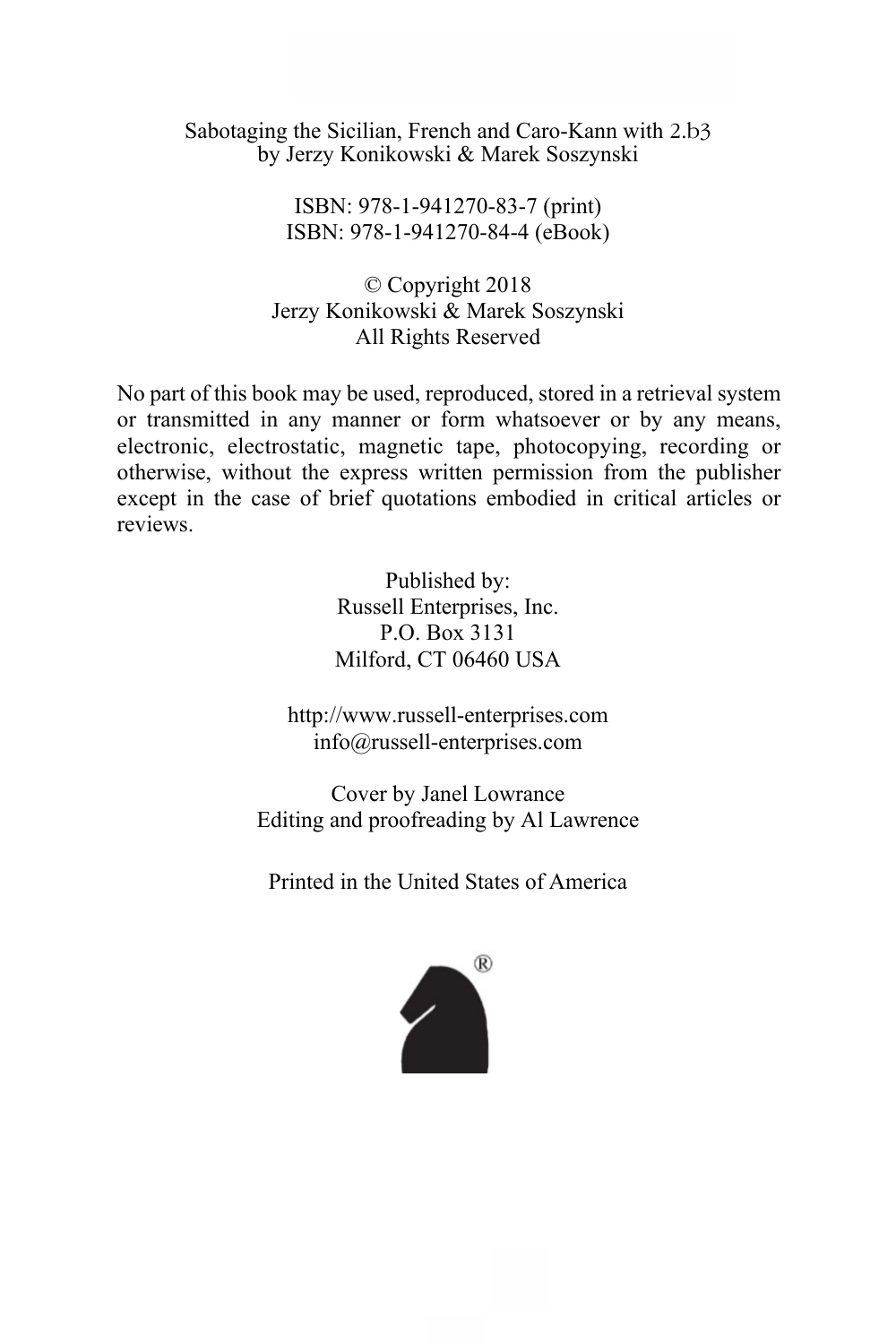## **Table of Contents**

| Signs & Symbols                                | 5  |
|------------------------------------------------|----|
| Introduction                                   | 7  |
| Section 1: Sicilian Defense – Introduction     | 9  |
| Chapter 1: 1.e4 c5 2.b3 2c6                    | 11 |
| Chapter 2: 1.e4 c5 2.b3 公f6                    | 18 |
| Chapter 3: 1.e4 c5 2.b3 d6                     | 21 |
| Chapter 4: 1.e4 c5 2.b3 e6                     | 26 |
| Chapter 5: 1.e4 c5 2.b3 b6                     | 33 |
| Chapter 6: 1.e4 c5 2.b3 d5                     | 37 |
| Chapter 7: 1.e4 c5 2.b3 g6                     | 40 |
| Chapter 8: 1.e4 c5 2.b3 a6                     | 44 |
| Game 1: Spassky-Quinteros, Linares 1981        | 46 |
| Game 2: Spassky-Hernandez, Buenos Aires 1978   | 47 |
| Game 3: Kramnik-Inarkiev, Nizhny Novgorod 2013 | 49 |
| Game 4: Morozevich-Popov, Moscow 2014          | 51 |
| Game 5: Skvorzov-Kariakin, Moscow 2012         | 52 |
| Game 6: Carlsen-Leitao, Caxias do Sul 2014     | 53 |
| Game 7: Gara-Porat, Budapest 2009              | 55 |
| Game 8: Morozevich-Gundavaa, Dubai 2014        | 56 |
| Game 9: Morozevich-Moiseenko, Dubai 2014       | 57 |
| Game 10: Gelashvili-Arutinian, Tbilisi 2001    | 59 |
| Game 11: Carlsen-Svidler, Moscow 2009          | 60 |
| Game 12: Morozevich-Potkin, Moscow 2014        | 61 |
| Game 13: Gelashvili-Arman, Batumi 2002         | 63 |
| Game 14: Aronian-Van Wely, Monte Carlo 2006    | 64 |
| Game 15: Velickovic-Ilic, Vrnjacka Banja 2014  | 65 |
| Game 16: Morozevich-Ipatov, Dubai 2014         | 67 |
| Game 17: Venkatesh-Shyam, New Delhi 2014       | 67 |
| Game 18: Macedo-Mekhitarian, Joao Pessoa 2015  | 69 |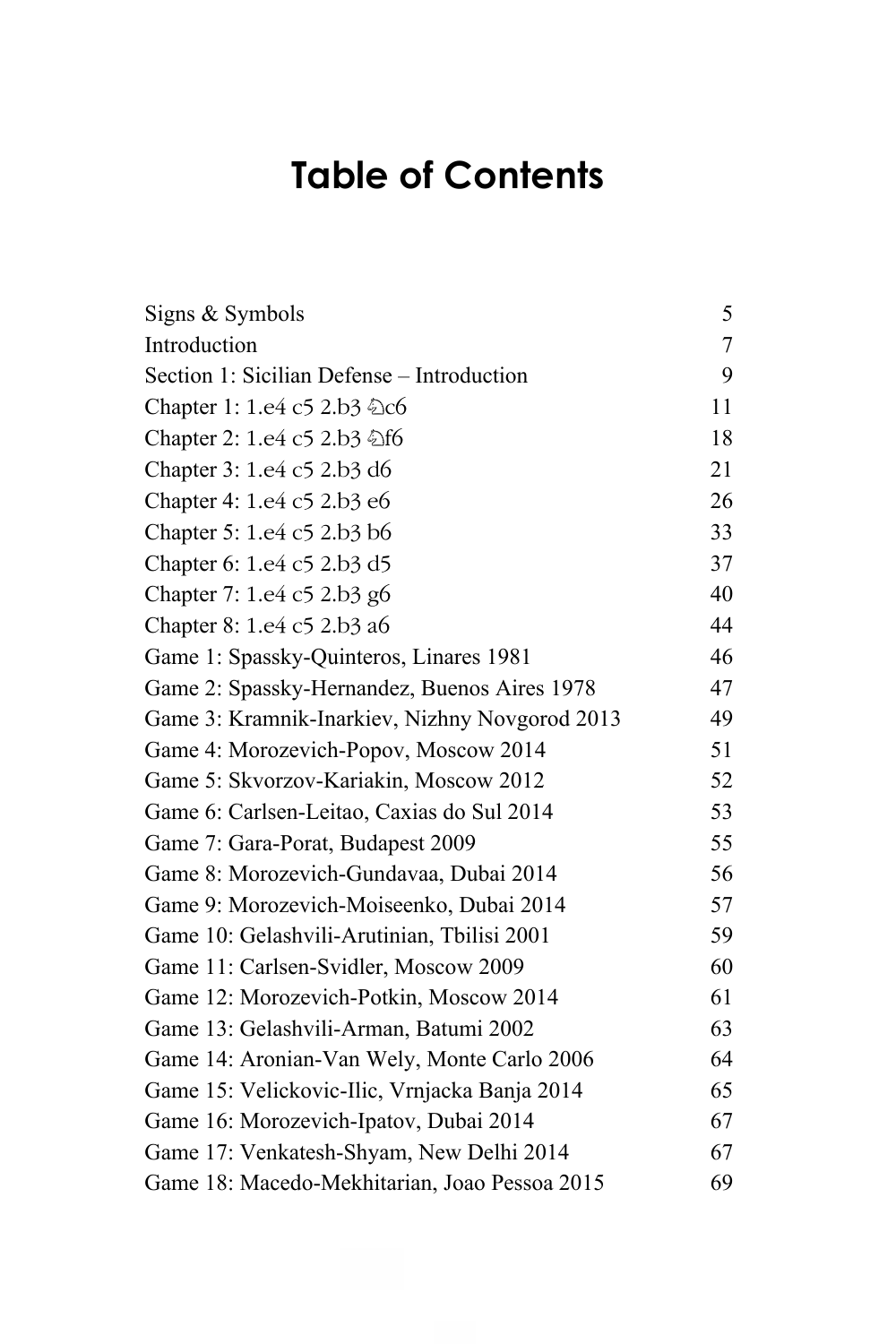| Game 19: Murphy-Rowan, Birmingham 2015             | 69  |
|----------------------------------------------------|-----|
| Game 20: Paichadze-Yakovich, Kavala 2010           | 70  |
| Section 2: French Defense - Introduction           | 72  |
| Chapter 9: 1.e4 e6 2.b3 e5                         | 74  |
| Chapter 10: 1.e4 e6 2.b3 d5 3. b2 without 3d×e4    | 76  |
| Chapter 11: 1.e4 e6 2.b3 d5 3. b2 dxe4 4. c3 \$f6  | 79  |
| Chapter 12: 1.e4 e6 2.b3 d5 3. b2 dxe4 4. ac3 f5   | 87  |
| Chapter 13: 1.e4 e6 2.b3 b6                        | 91  |
| Chapter 14: 1.e4 e6 2.b3 公f6                       | 94  |
| Chapter 15: 1.e4 e6 2.b3 2c6                       | 97  |
| Game 21: Papaioannou-Atalik, Athens 2001           | 100 |
| Game 22: Christiansen-Kraai, ICC INT 2010          | 102 |
| Game 23: Grochtmann-Beckmann, Werther 2008         | 104 |
| Game 24: Rennert-Ster, DESC 2002                   | 105 |
| Game 25: McShane-D'Costa, Hinckley Island 2009     | 107 |
| Section 3: Caro-Kann Defense - Introduction        | 109 |
| Chapter 16: 1.e4 c6 2.b3 e5                        | 111 |
| Chapter 17: 1.e4 c6 2.b3 d5 3.exd5                 | 114 |
| Chapter 18: 1.e4 c6 2.b3 d5 3.@b2 dxe4 4.2e2       | 118 |
| Chapter 19: 1.e4 c6 2.b3 d5 3. b2 dxe4 4. f2c3 公f6 |     |
| 5.ඩge2 <u>Ag4</u>                                  | 121 |
| Chapter 20: 1.e4 c6 2.b3 d5 3.@b2 dxe4 4.2c3 2f6   |     |
| 5.2ge2 Af5 6.2g3 Ag6                               | 125 |
| Chapter 21: 1.e4 c6 2.b3 d5 3. b2 dxe4 4. ac3 af6  |     |
| 5. නි ලෙ2 කී1 5 6. නි ලූ3 e6                       | 128 |
| Game 26: Orlyanskaya-Volodin, Pardubice 2008       | 132 |
| Game 27: Semenova-Nogin, Kiev 2008                 | 134 |
| Game 28: Alexandria-Heemskerk, Subotica 1967       | 135 |
| Game 29: Vasiukov-Bronstein, Baku 1961             | 137 |
| Game 30: Kaikamdzozov-Spiridonov, Sofia 1964       | 139 |
| Afterthought: Scandinavian Defense                 | 141 |
| Bibliography                                       | 143 |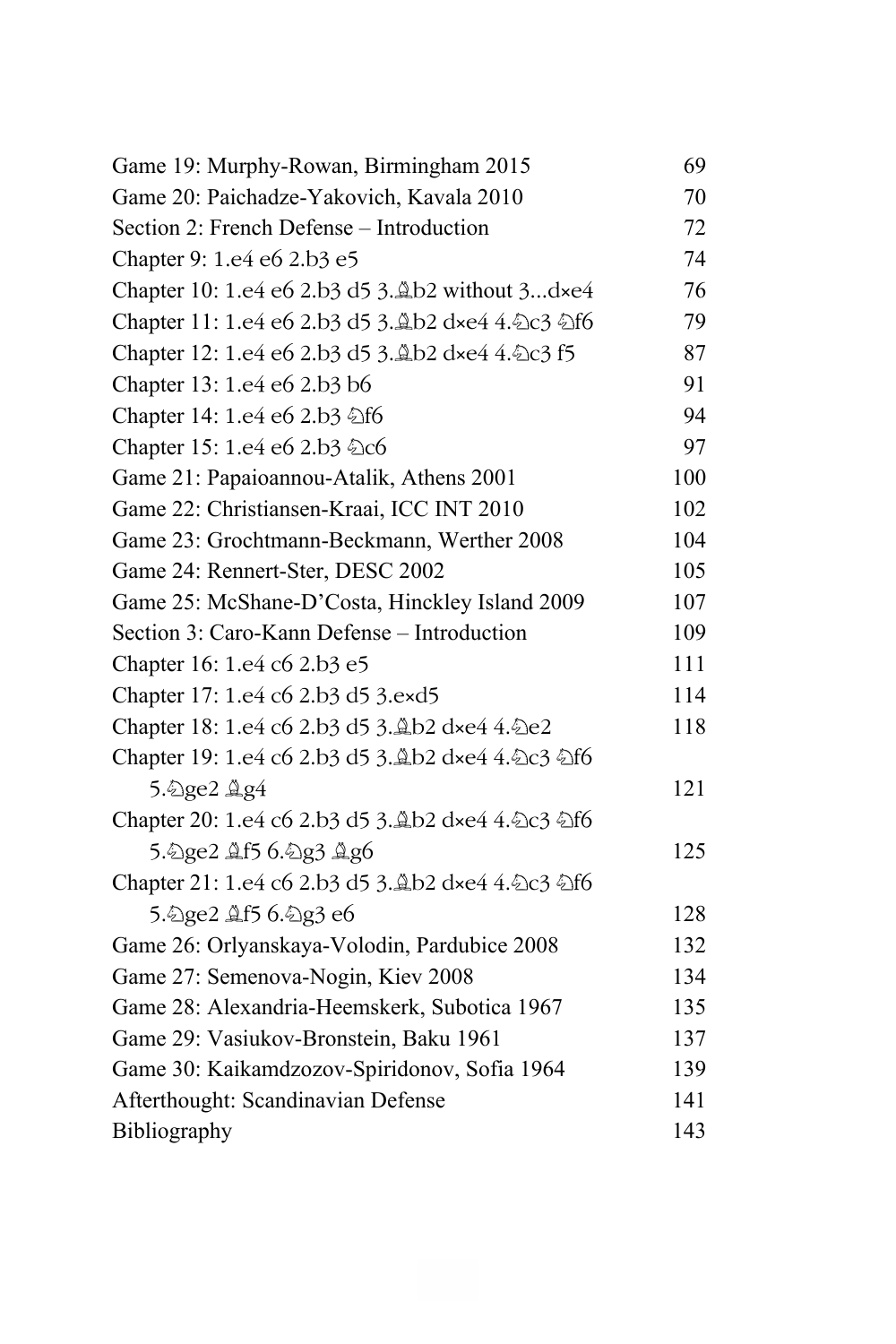## **Introduction**

This book covers 1.e4 followed by 2.b3 against the Sicilian, French, and Caro-Kann defenses (and we even consider the Scandinavian Defense too as an afterthought). It is the first full book to do so. We examine much of what are, as well as what we think should be, the main lines; in addition, we draw attention to interesting sidelines and review some old as well as very recent theory, but in particular we selectively survey what actually happens in modern practice over the board, whether or not that is best play. What we cannot be, though, is comprehensive; this is only one volume, after all. Nevertheless, there's more than enough material here, very much of it new or rare, to instruct and enthuse any 2.b3 newcomer and to update and re-inspire every 2.b3 old-timer.

We are optimistic for White, and we concentrate on his best continuations while trying to be objective. It is in that spirit that we say that 2.b3 is sound against the Sicilian, fun against the French, and curious against the Caro-Kann. In all three cases we are trying to sabotage Black's play. The word "sabotage" legendarily derived from throwing a clog into the machinery, or in other words putting a monkey wrench in the works; here the wrench is a queenside fianchetto.

White aims his light-square bishop toward the right flank; he typically delays  $\text{Q}q1-f3$  so that he may play  $\mathcal{Q}d1-f3$  or advance his f-pawn, and use his light-square bishop to build a full-scale kingside attack; he often castles queenside, hoping for a kingside pawn storm. Yet, despite all these characteristics of 2.b3, for a little while White still retains the option of  $d2-d4$  for a more conventional-looking 1.e4 opening.

In adopting 2.b3 for yourself, as detailed in this book, you will be covering the three major semi-open defenses, which is most of what a 1.e4 player can expect to face. Moreover, with the rise of speedier chess – Armageddon deciders, online lightning, and so on – all players ought to have opening surprises in their arsenal.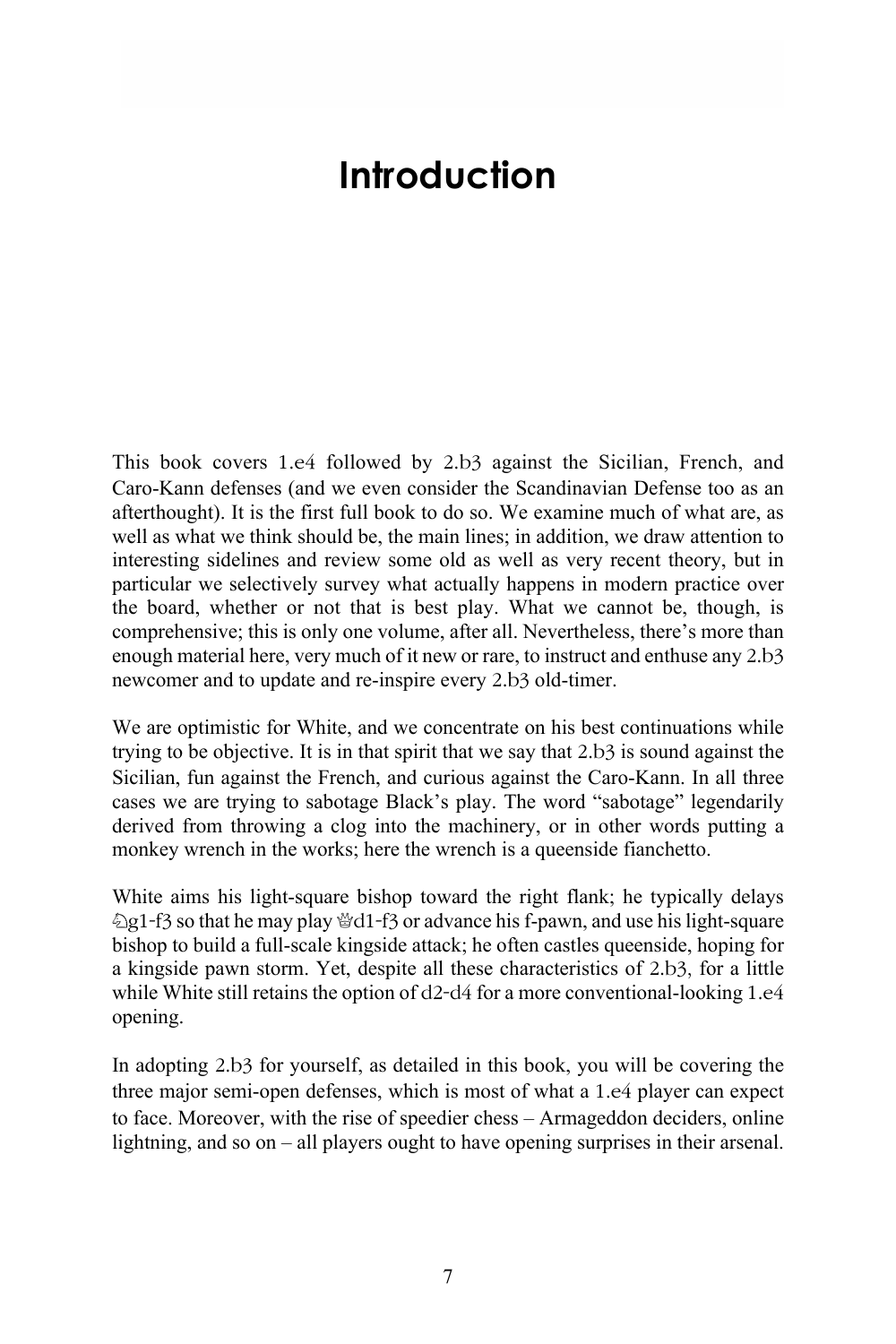If you can force the opponent to stop and think in the opening, while you already know what you are doing, so much the better for you in the middlegame and endgame when there is less time.

Finally, spare a thought for your humble writers. There are countless transpositions and permutations possible in the games and variations that follow. We draw attention to some but we couldn't possibly flag them all. Our fear is that somewhere or other there will be a position reached by different move orders and to which we give contrary assessments. If you find such a position, then commiserations to you and apologies from us.

> Jerzy Konikowski Marek Soszynski November 2017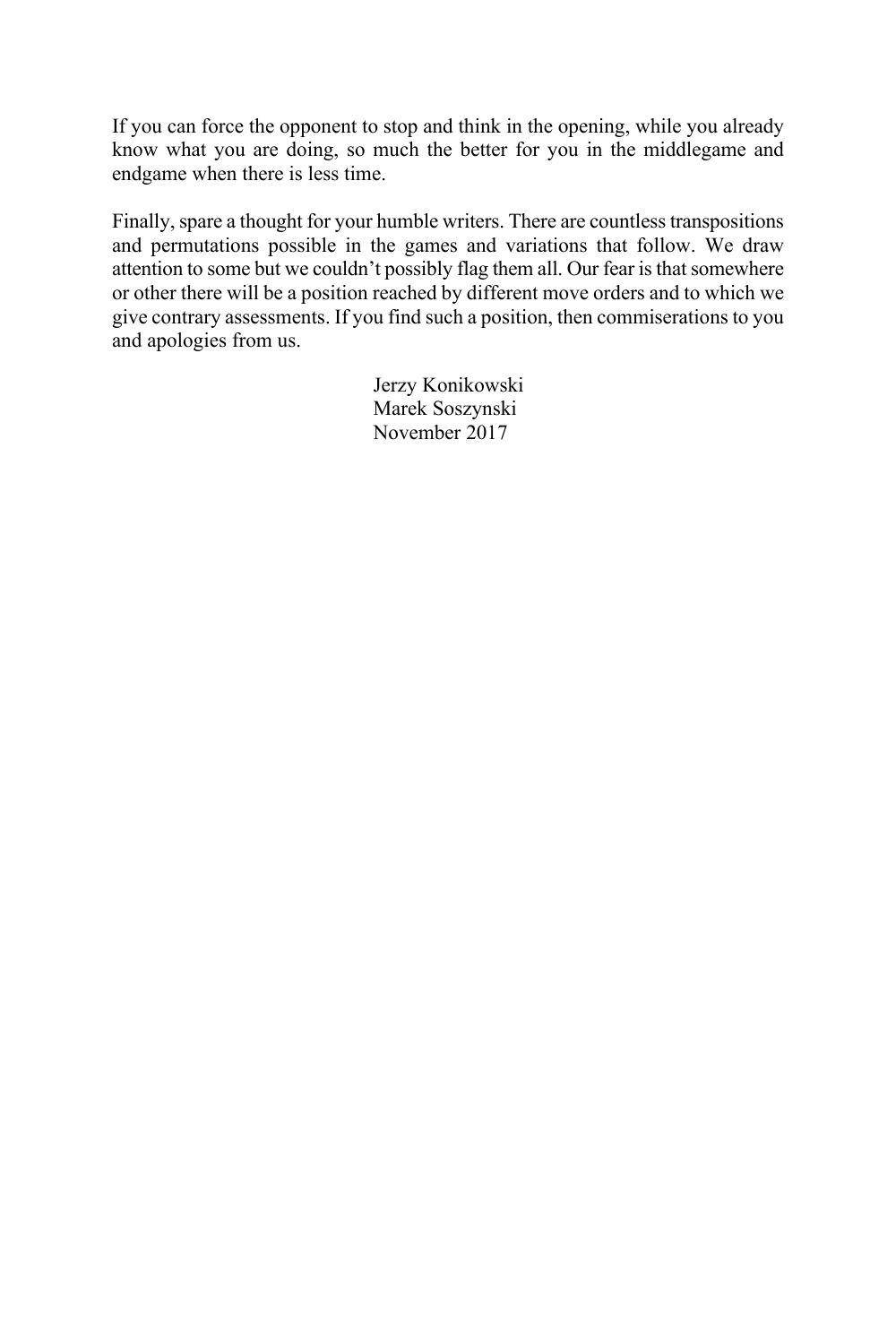### **Section 1**

## **Sicilian Defense**

#### **Introduction**

Most recorded chess games start 1.e4 c5 2. $\triangle$ f3. After that it is a struggle both in practice and in theory for White to achieve a safe advantage. The various Open Sicilian lines involving  $2.\text{\textcircled{}}13$ followed by 3.d4 attract an overwhelming amount of analysis that expands daily. So, when even grandmasters are exploring exotic alternatives such as  $2.a3$  and  $2.\overline{2}a3$ , ordinary players should not be embarrassed at using the less exotic and positionally sounder 2.b3 – they can refer to the examples of very strong players including Magnus Carlsen, Garry Kasparov, Vladimir Kramnik, Alexander Morozevich, Nigel Short, and Boris Spassky, who have all occasionally played 2.b3 or 3.b3 with success against the Sicilian Defense.

Although rare (particularly so when the Sicilian was not as popular as now), 2.b3 has been played for ages. Lionel Kieseritzky lost twice with it against Adolf Anderssen in London in 1851. However, the first strong player to use it very often was the Polish-born, Israeli International Master, Moshe Czerniak (1910-1984). If the line is named for anyone, it should be for Czerniak (and certainly not for Robert Snyder, despite his eponymous 1977 booklet). More recently, the strongest grandmaster to employ it the most is the Georgian, Tamaz Gelashvili (b. 1978); notably, he has played 2.b3 against the French Defense too.

There were times when 2.b3 was tried out simply as a reasonable, antitheoretical move, with improvised play by both sides thereafter. In particular, White hoped to dissuade Black from playing a kingside fianchetto, as in the popular Dragon Variation. Nowadays, though, nothing escapes the attention of computers loaded with multi-million game databases and multi-processing engines. Therefore, we have to approach it with analytical seriousness.

#### **1.e4 c5 2.b3**

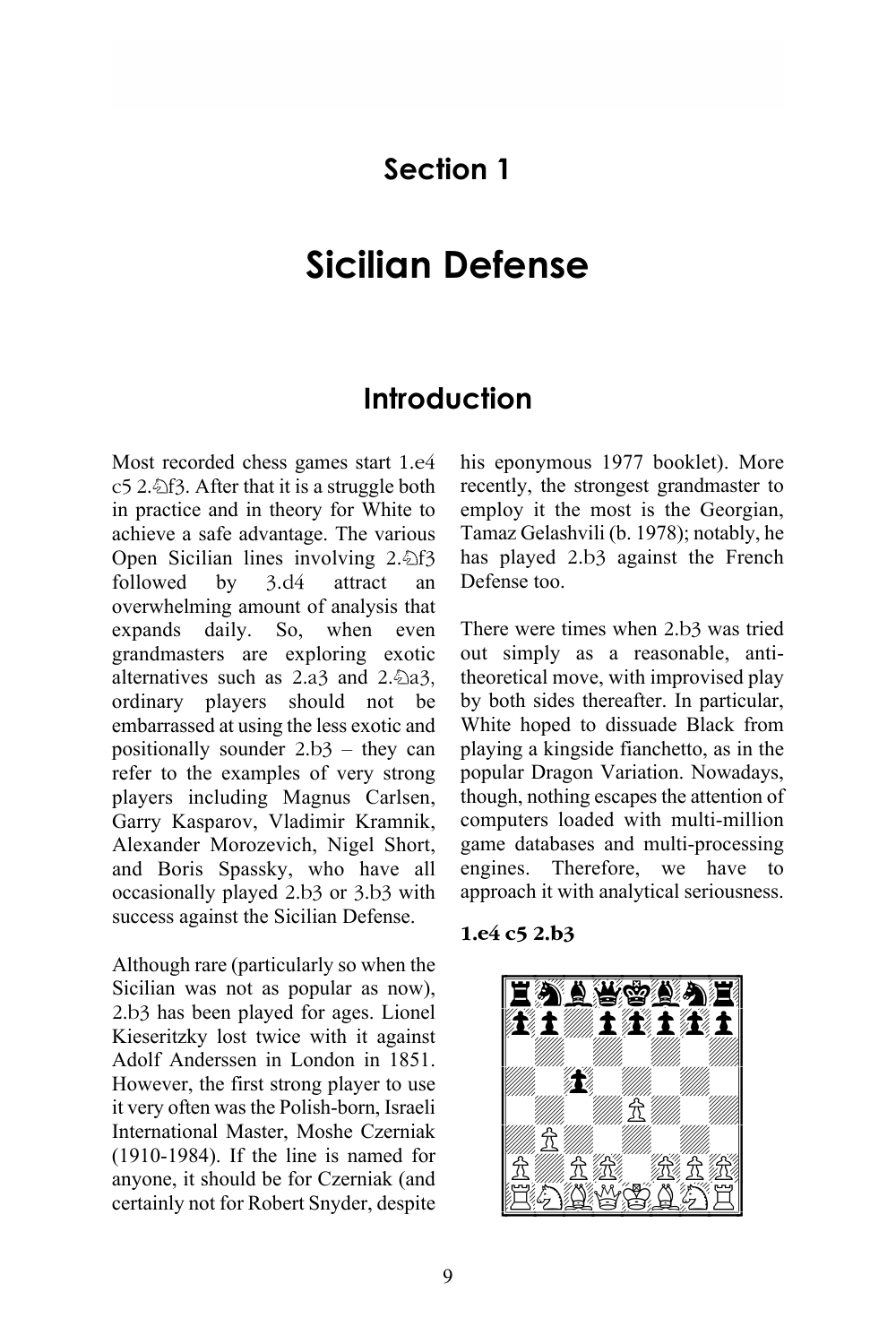#### **Sabotaging the Sicilian, French & Caro-Kann with 2.b3**

By developing the bishop to b2, White will apply pressure down the long darksquare diagonal toward the opposition king's likely home. In addition, this fianchetto starts to clear the queenside's first rank so that the game may see opposite-side castling and mutual attacks. Note that White may be able to play an early f2-f4 in many lines. Of course, both sides have various options, which we will investigate. For instance, White may prefer to castle kingside; he might fianchetto his other bishop too, or place it on b5 or c4.

Anyway, below are Black's reasonable replies to 2.b3. Note that a variety of move orders will lead to transpositions within and between the chapters, and the thematic b2-b3 may actually be played later than move two; 1.e4 c5  $2.\&$  f3 e6 3.b3 is a common order. Generally, though, we recommend that White delays the deployment of his f1-knight in order to maintain the option

of f2-f4 or \dd1-f3, and also to avoid some over-analyzed lines.

**Chapter 1** 2... 2c6 **Chapter 2** 2... 2f6 **Chapter 3** 2...d6 **Chapter 4** 2...e6 **Chapter 5** 2...b6 **Chapter 6** 2...d5 **Chapter 7** 2...g6 **Chapter 8** 2...a6

Note that 2...e5 is likely to transpose, in particular to Chapters 1 and 3.

Here we may as well mention the inventive but ineffectual 2...h5?!. Paichadze-Savchenko, Aix-les-Bains 2011, continued 3. Ab2 2c6 4. 2f3 d5 5.exd5 @xd5 6.2c3 @d8 7.0b5 Eh6 8.0-0 a6 9. xc6+ Exc6 10. 2e5 Eh6 11. <del>e</del>4 f6 12. e4 h4 (12...e6 13. 曾f3!) 13. $\mathbb{E}e1 \pm$ . Black got lucky later, when White went wrong after sacrificing a knight.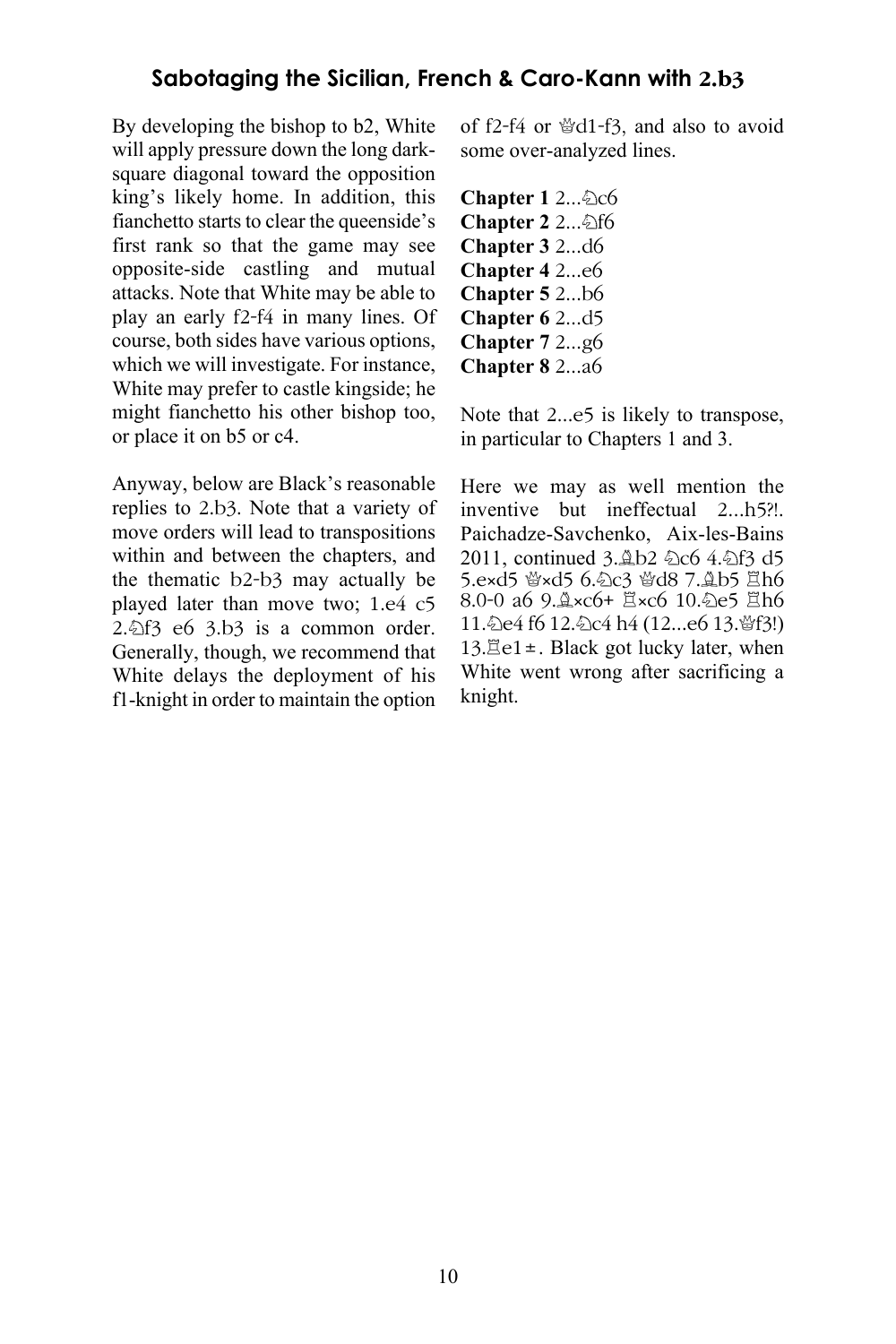### **Chapter 1**

## 1.e4 c5 2.b3  $\&$  c6

#### **1.e4 c5 2.b3 2c6**

Black develops his queenside knight first, most probably with the idea of supporting a pawn on e5 to cut the scope of the bishop that White is about to place on b2.

#### **3.Bb2**



#### **3...e5**

This is Black's usual plan, but of course he has other options:

 $I 3...$ ାତ **II** 3...a6 **III** 3...d5 **IV** 3...d6 In addition, positions arising from 3...e6 are studied in Chapter 4.

#### **I 3...**@f6 4.e5 @d5 5.@f3

White could attack the c6-knight to break up Black's queenside. Here is an example: 5. hp5 \&c7 6. Axc6 dxc6 7.ඩc3 g6 8.ෂීe2 এg7 9.ඩe4 0-0 10.0-0-0 公e6 11. 曾e3 曾a5 12. 曾b1 Ed8 13.2e2 2d4 14.2xd4 cxd4 15.2xd4 ⊉×e5 16.⊉×e5 ≌×e5 17.©c3 ≌×e3 18.dxe3 Be6 19.e4 g5 20.Ne2 Kg7 21.2d4 Ad7 22. c1 \$g6 23. d2 Ag4 24.f3 c5 25. b5  $\mathbb{Z}$ xd2 26. \$xd2  $\mathbb{Z}$ d8+  $27.\text{Re}3 \trianglelefteq 28.c4$ , with a slightly better endgame, Svedberg-Larsson, Tylosand 2015.



#### **5...g6**

 $(a)$  5...d6 6. $\&$ b5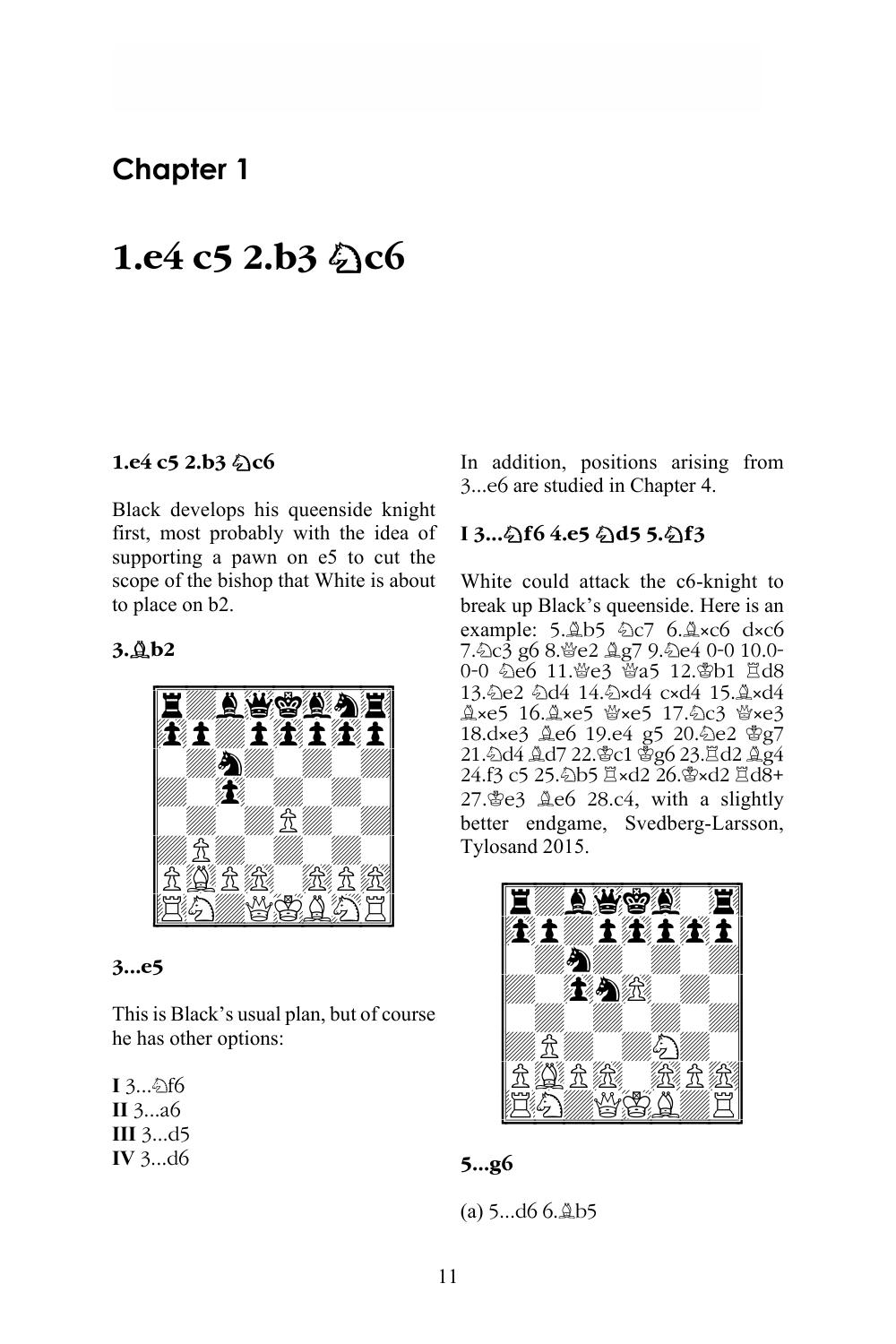#### **Sabotaging the Sicilian, French & Caro-Kann with 2.b3**

(a1)  $6 \ldots \& d7$  7.exd $6 \text{ e}6$  (Black must complete development but could try  $7...$ exd6 8.0-0  $2e7$  9. $2xg7$   $2g8$ 10.Ah6 Ah3 11.De1 @d7 12.@h1 Af6 13.c3  $\&xg2+14.\&xg2 \&h3 15.\&e2+$  $\&$ de7 16.f4  $\&$ ×h6 17. $\&$ xc6+ bxc6 18.2a3 0-0-0 etc.) 8.2c3 2f6 9.d4 **Axd6 10.0-0 cxd4 11. Axd4 皆c7** 12. xc6 bxc6 13.h3 0-0 14. f3 Ah2+ 15. h1 真e5 16. Ead1 a6 17. sd3 Efd8 18.2f3 Ae8 19. fc4 Ad6 20. De4 2xe4 21. txe4 營e7 22. 且fe1 Qc5 23. 營g4 f6  $24.\text{\textdegreeled{2}}d4$   $\text{\textdegreeled{4}}\times d4$   $25.\text{\textdegreeled{2}}\times d4$   $\text{\textdegreeled{2}}\times d4$ (25.... 17!?) 26. 曾xd4 雷f7? (26... e5) 27.營e4 h6 28. e3 且d8 29.  $\&x$ f6! g×f6 (29... @xf6 30. gf3+-) 30. @h7+ \$f8 31. bh8+ 當f7 32. 置g3 1-0 Yap-Sasikiran, Al-Ain 2014.

 $(a2)$  6... $\& g4$  7.h3  $\& h5$  8. $\& c3$   $\& h4$  (the ending after  $8...$   $2 \times C3$   $9$ .  $2 \times C6 +$  b $\times C6$ 10. xc3 d5 11.e6! d4 12. 2e5! Ag6 13.exf7+  $\&xf7$  14.  $\&xf7$   $\&xf7$  15.  $\&f3$ + 雷g8 16.營×c6 營c8 17.營×c8 耳×c8 18. b2 g6 19. se2  $\&$  g7 20. sd3 is better for White) 9.g4 (if 9.g3  $\&e6$  and Black's control of d4 gives him comfortable play) 9... @g6 10.d4 a6 (in the game Short-Thorfinnsson, Reykjavik 2000, White, after 10...e6? 11. d2 5d5 12. 5xd5 exd5 13.0-0-0  $\Delta$ e4 14. $\Xi$ he1!  $\Delta$ b6 15. $\Delta$ xc6+  $\Delta$ xc6  $16.$   $\Diamond$   $\Diamond$  5, achieved a decisive advantage)  $11.4 \times C$ 6+ bxc6 12.dxc5 dxc5 13. $C$ c1  $\triangle$ d5 (13... $\triangle$ e6!?, eyeing d4, must surely be better)  $14.\triangle h4$  (14.e6 f6! is not so clear)  $14...e6$  15. $\&$ xg6 hxg6 16. $\&$ e4 c4! (16... @a5+ 17. @d2 2b4 18. @f1! ± Skvorzov-Barski 2012) 17.bxc4 (17. f1!?) 17... @a5+ 18. @d2 @a4 19.營e2  $\Xi$ b8, with counter-chances for Black.

 $(a3)$  6...\btdot 7.a4 (7. $\&$ a4!?) 7...a6 8.a5  $\degree$ c7 9. $\&xc6+$   $\degree$ xc6 10.exd6  $\&gx4$ 11.h3 lh5∞.

(b)  $5...e6$  6. $\⊂>bb5$   $(6.\⊂>c3$  Game 1: Spassky-Quinteros, Linares 1981)  $6...$  ob6 (see how this line's expert, Boris Spassky, responded to 6...Be7 in our next example, Game 2: Spassky-Hernandez, Buenos Aires 1978) 7. $\&x$ c6  $\mathcal{Q}\times\mathcal{C}6$  8.0-0 a6 9.c4 (White should strike with 9.d4!?) 9... f4 10.d4 cxd4 11. ac1  $(11.4 \times d4 \text{ b}6 \quad 12.4 \times d3 \quad \text{Ab7}, \text{ with}$ counterplay) 11... <a>
<sub>996</sub> 12. <a>
12. <a>
12. <a>
12. <a>
<sub>12.</sub></a>
<sub>12.</sub> <a>
<sub>12.</sub> <a>
<sub>12.</sub> <a>
<sub>12.</sub> <a>
<sub>12.</sub> <a>
<sub>12.</sub> <a>
<sub>12.</sub></a>
<sub>12.</sub> <a>
<sub>12.</sub> <a>
<sub>14</sub></a>
<sub>14</sub></a>
<sub>14</sub></a>
<sub>14</sub></a>
<sub>14</sub></a>
<sub>14</sub></a>
<sub>14</sub></ 13. a3 b6 14. 2xd4 ec7 15. ab2 ab7 16. g4 h5 17. g5 de7 18. ge3 h4 19.h3  $\Sigma$ h5 20. 2d2, Morozevich-Kretov, Moscow 2014; now Black should simply play  $20 \dots \mathbb{Z} \times 5!$ , with the advantage.

#### **6.Bc4 Nb6 7.Bb5 Bg7 8.Bxc6**

White does not need to part with this bishop so readily. He could play 8.0-0!? 0-0 9. $\Xi$ e1, and then even retreat the bishop to f1 as appropriate.

#### **8...bxc6 9.0-0 c4**

9...0-0 10. Le1 d6 11.h3 a5 Nakamura-Grischuk, Moscow 2012; now best is 12.exd6!? exd6 13. $\&$ xg7  $\&$ xg7 14.c4  $a4$  15. $\&c3$ , intending d2-d4.

#### **10.Re1 0-0 11.d3**

White should force a decision about the c4-pawn with  $11.$   $\&e2$ , not fearing  $11...4a6$   $12.5a3$   $c3$ , etc.

**11...c×d3 12.曾×d3 d6 13.c4 d×e5** 14.sxd8  $\ddot{z} \times d8$  15. $\Diamond \times e5$   $\Diamond$ f5 16.f4 Ad7 17. a3 A × e5 18. A × e5 **g**f8 19.h3 h5 20. b1 f6 21. gb2 **Ef7 22.4 c3 e6** with the advantage and an eventual win, Morozevich-Nakamura, Dubai (rapid) 2014.